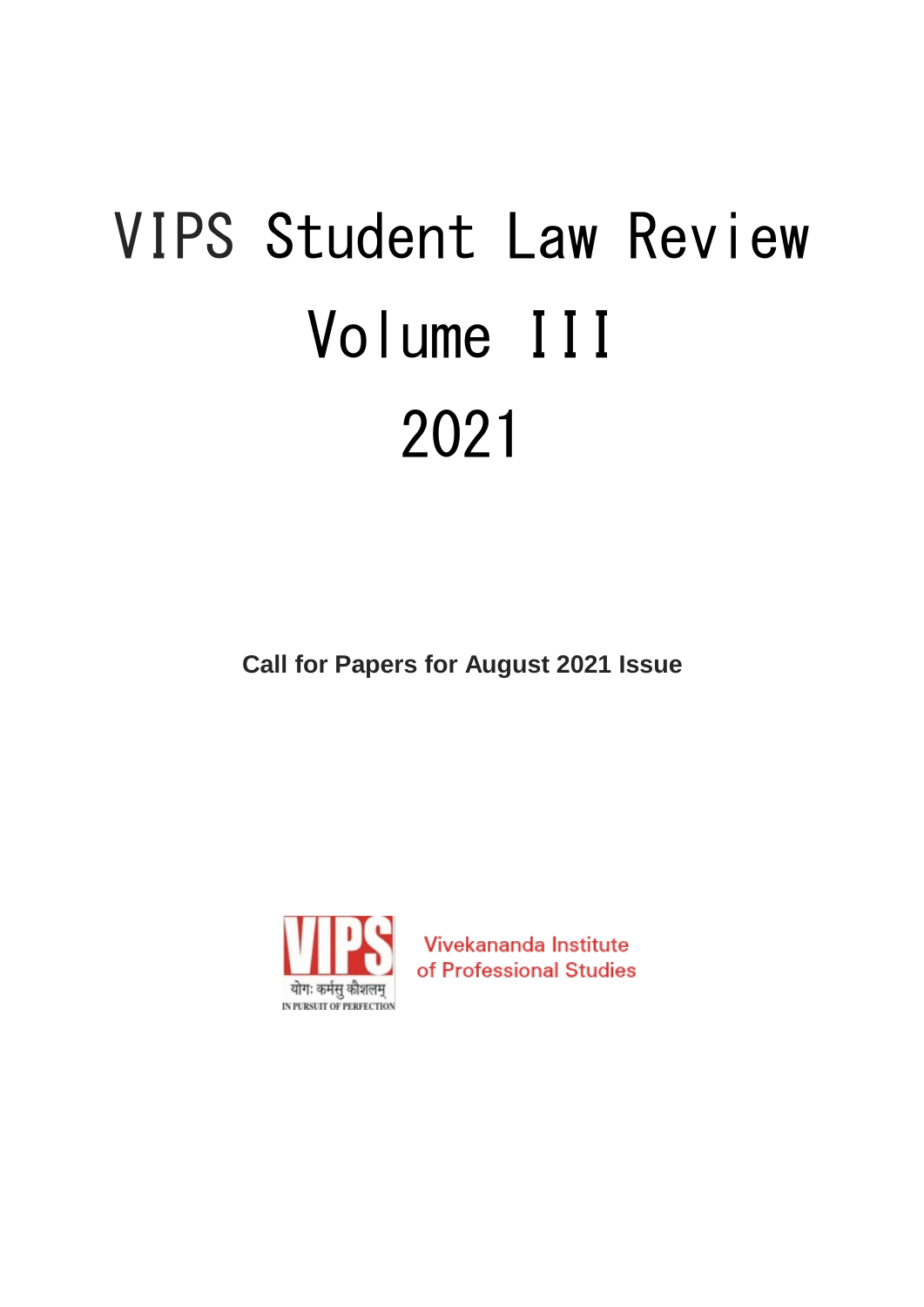# **CALL FOR PAPERS Last Date of Submission- 30th June 2021**

**VIPS Student Law Review Vivekananda Institute of Professional Studies ISSN 2582-0311(Print) ISSN 2582-0303 (Online)**

# **About Vivekananda Institute of Professional Studies**

Vivekananda Institute of Professional Studies (VIPS) is committed to realizing the words of Swami Vivekananda: "Man Making, Character Building and Nation Building". Dr. S. C. Vats, Chairman, VIPS has set the motto of VIPS as "In pursuit of perfection". Thus, VIPS is consistently striving for perfection. Prof R Venkata Rao, (Former VC, NLSIU), Chairperson, VSLLS and VSES, says Education is not information but formation- formation of a complete Human Being.

Vivekananda Institute of Professional Studies is affiliated to Guru Gobind Singh Indraprastha University, recognized by Bar Council of India and UGC under Section 2(f), with NAAC 'A' accreditation. Over the years, VIPS has shown a remarkable growth in terms of number of courses offered as well as students in-take every year, apart from creating a niche for itself with its all-round performance in the university examinations. It has been an endeavor at VIPS to constantly provide a better learning atmosphere for students and become a center for excellence. Currently, VIPS is running a number of programs including BCA, MCA, B.A.LL.B (Hons.), B.B.A.LL.B, LL.M, BBA, BBA (B&I), B.Com (Hons.), B.A.(H) (Economics) and PGDBM.

# **About VIPS Student Law Review**

VIPS Student Law Review is student run Peer and Blind Reviewed Journal. The Journal runs under the faculty advisory committee of VSLLS, VIPS. It has been established with the objective of becoming a formidable instrument in taking the standard of legal research in country up by several notches. It is an annual, student edited journal focusing on inter-disciplinary and multi-disciplinary approaches towards legal writing. The Journal aims to publish long articles/ short articles, case comments, book reviews/ legislation review on all aspects of law and related issues. The Journal aims at giving the opportunity to legal academia, research scholars, students, advocates and activists working towards the enhancement of legal scholarship. Hence, the Journal will serve as the platform for innovative thought sharing and will aim at contributing in dynamic growth of legal knowledge.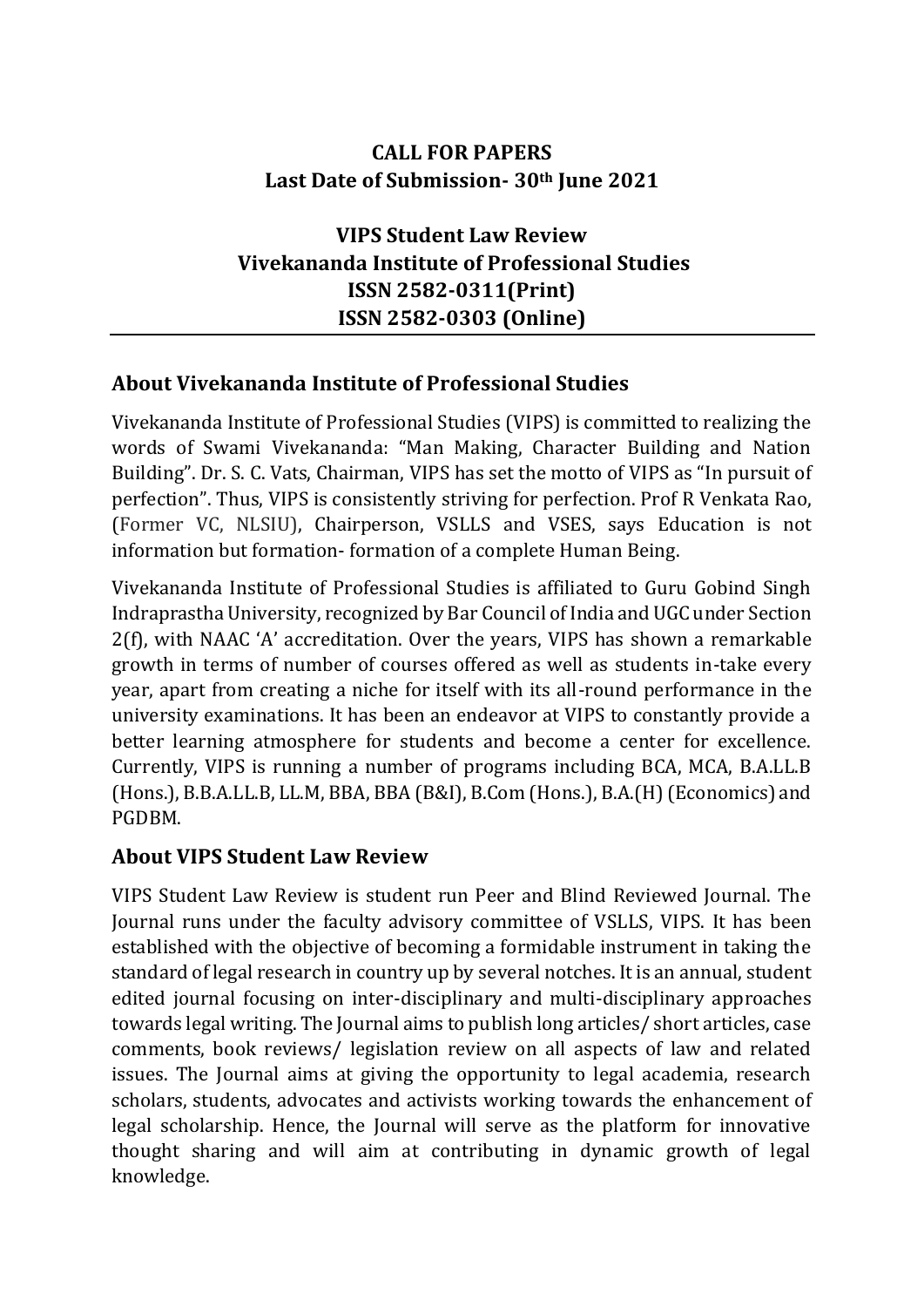# **Categories for Submission**

The Editorial Committee of VIPS Student Law Review is inviting quality research papers on law and legal policies including its allied branches from the legal fraternity:

◆ Research Scholars



♦ Professionals

The Review seeks to provide a platform for engaging in multi-disciplinary discussions on themes of law, society and justice. Research Articles should have proper research questions and should also reflect the findings. The submission can be sent under the following categories:

1. Long Articles: Between 4000 to 6000 words, inclusive of footnotes.

2. Short Articles: Between 3000 to 5000 words, inclusive of footnotes.

3. Case Comments/Book Review/Legislation Review: Between 2000 - 3000 words, inclusive of footnotes.

#### **Guidelines for Submissions**

 $\blacklozenge$  Submissions should be in Times New Roman, 12 font size with 1.5 line spacing, justified text and 1 inch margins on all sides of an A4 sheet. The page number should be center aligned at the bottom of each page.

♦ Footnotes should be in Times New Roman, font size 10 with single line spacing.

♦ Graphics, Charts, Tables, and Diagrams should be numbered consecutively and included in the body of the work. Submission must be compatible with Microsoft Word.

 $\blacklozenge$  All the submissions must be emailed at vips.studentlawreview@gmail.com along with a cover page with the title of the research paper, Name of the author and Designation of the author. The research paper should not contain any reference to the identity of the author in order to enable anonymous screening and peer review.

 $\blacklozenge$  Each submission should be accompanied by an abstract of not more than 300 words.